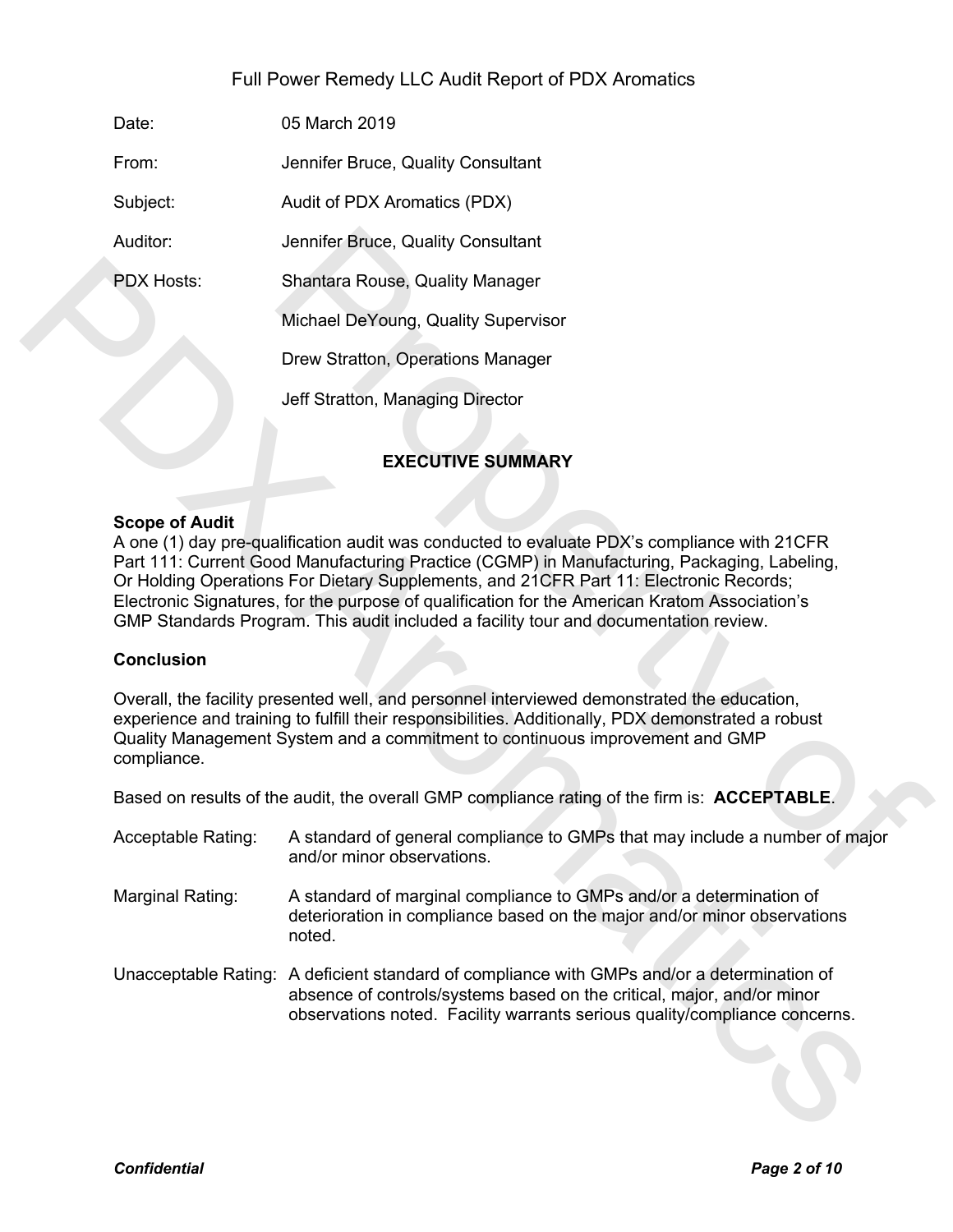## **AUDIT REPORT**

## **Audit Observations**

The audit resulted in **zero (0)** critical, **zero (0)** major, **zero (0)** minor observations and **twentysix (26)** recommendations. Recommendations are highlighted throughout this report.

| <b>Critical Observation:</b>                                                                  | Critical Observation - Significant findings that have immediate and significant<br>risk to the product quality, consumer safety or data integrity. These<br>observations may demonstrate significant system failure, violation of cGMP<br>regulations and company policy. Absence of a key system would also be<br>considered critical. Such findings are highly probable to be listed by FDA in<br>the inspection or leading to issuing of FDA-483. The immediate corrective<br>action and reporting to Management is required.                                                                                                                                                                                                                                                                                                                                                                                                                                                                                                          |  |  |
|-----------------------------------------------------------------------------------------------|-------------------------------------------------------------------------------------------------------------------------------------------------------------------------------------------------------------------------------------------------------------------------------------------------------------------------------------------------------------------------------------------------------------------------------------------------------------------------------------------------------------------------------------------------------------------------------------------------------------------------------------------------------------------------------------------------------------------------------------------------------------------------------------------------------------------------------------------------------------------------------------------------------------------------------------------------------------------------------------------------------------------------------------------|--|--|
| <b>Major Observation:</b>                                                                     | Major Observation - Major issues have a medium to strong potential to affect<br>the product quality, consumer safety or data integrity, which requires<br>immediate response. Observations of ineffective systems, inconsistency of<br>systems or multiple issues of the same type, which may lead to a major system<br>failure. Such findings may be listed by FDA as observations during inspection.<br>Minor observation or findings have a relatively low probability to affect the<br>quality of product. Minor observations represent opportunities for improvement<br>in overall cGMP compliance and they are typically not listed by FDA during<br>inspection.                                                                                                                                                                                                                                                                                                                                                                    |  |  |
| <b>Minor Observation:</b>                                                                     |                                                                                                                                                                                                                                                                                                                                                                                                                                                                                                                                                                                                                                                                                                                                                                                                                                                                                                                                                                                                                                           |  |  |
| <b>Recommendation:</b>                                                                        | A suggestion (not a GMP deficiency) for possible improvement to a current<br>process, procedure, operation and/or quality system.                                                                                                                                                                                                                                                                                                                                                                                                                                                                                                                                                                                                                                                                                                                                                                                                                                                                                                         |  |  |
|                                                                                               |                                                                                                                                                                                                                                                                                                                                                                                                                                                                                                                                                                                                                                                                                                                                                                                                                                                                                                                                                                                                                                           |  |  |
| <b>Introduction &amp; Background Information</b><br><b>PDX Aromatics (PDX)</b><br>Human Food. | is a family-<br>owned small business specializing in the acquisition, wholesale, and retail of a variety of natural<br>products, including tea, coffee, and essential oils and well as the production of thirty-two Kratom<br>products. The facility audited on 25 February 2019 and is located at 2170 N. Lewis Avenue,<br>Suite 250, Portland, OR 97227 and has been in operation for approximately six (6) years. The<br>facility is approximately 14,000 ft <sup>2</sup> and contains separate areas for Production (including<br>Encapsulation), GMP Warehousing, Quality Control Sampling (QC), Quality Assurance (QA)<br>and office space for administrative functions. The access-controlled facility requires visitor sign-<br>in and escort throughout the facility for visitors. The facility holds current U.S. Food and Drug<br>Administration (FDA) food facility registration and works in accordance with 21CFR Part 117:<br>Current Good Manufacturing Practice, Hazard Analysis, and Risk-Based Preventive Controls for |  |  |

## **Introduction & Background Information**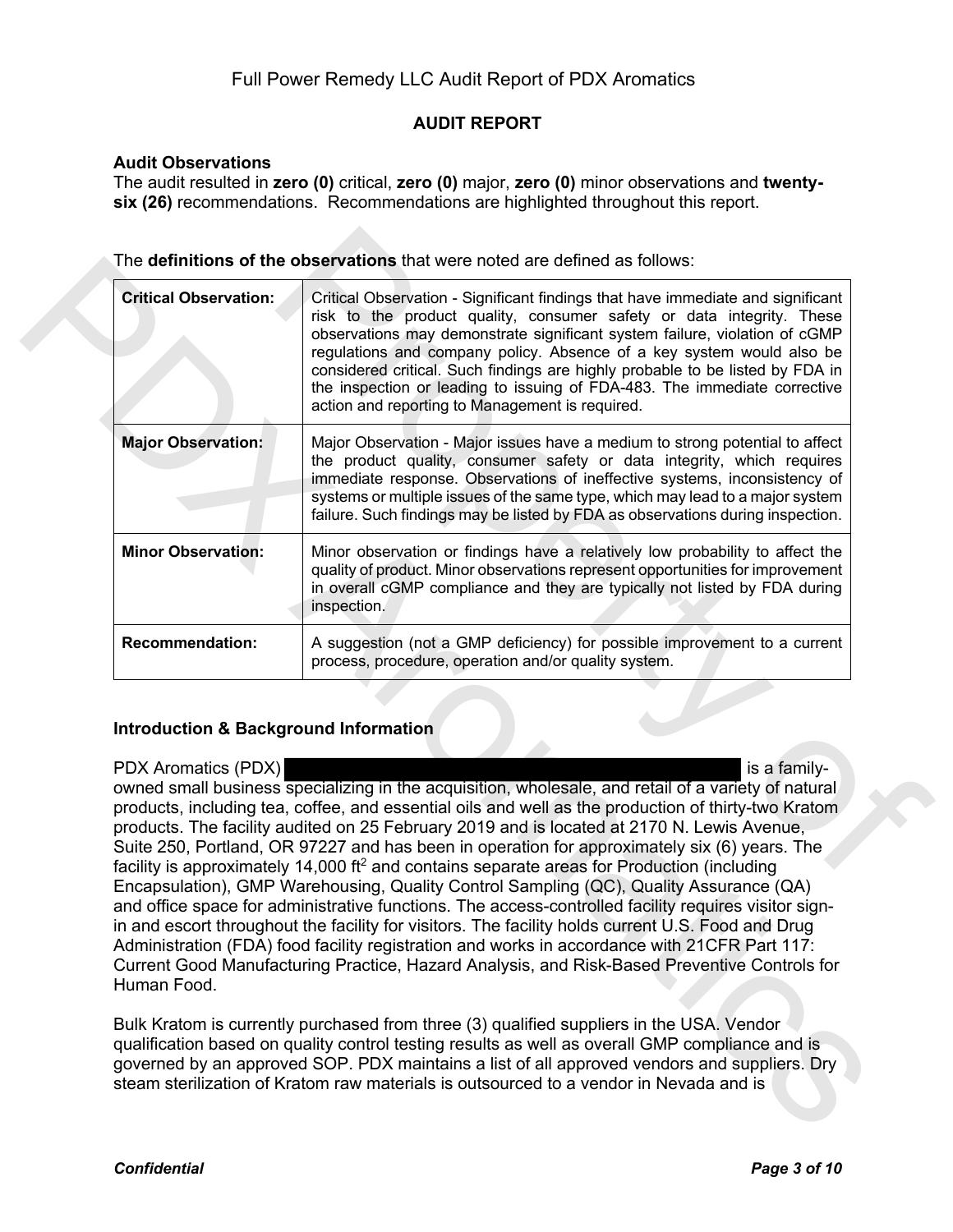performed on a case by case basis following United States Pharmacopeia (USP) recommendations.

All Quality Control testing is outsourced to a qualified contract testing laboratory and includes identification, heavy metals content (Arsenic, Cadmium, Lead, Mercury) as well as microbiological testing as outlined in the approved specification for each product.

A Master Sanitation Schedule is maintained and applies to all areas requiring cleaning and sanitation. All personnel are responsible for maintaining the facility and grounds in a clean, wellorganized state to support onsite operations. Pest control is in place and governed per approved procedure. Both sanitation and pest control are outsourced to qualified vendors. SureTrend, data analysis software, is employed to continuously monitor plant hygiene.

#### **Regulatory Inspection History**

PDX Aromatics was inspected by the FDA from 05 March 2018 to 21 March 2018 and were issued a warning letter for failing to ensure that raw materials and other ingredients were not adulterated by pathogenic microorganisms which was satisfactorily closed out by the Agency on 19 June 2018. PDX initiated a voluntary recall of all potentially-impacted finished goods and implemented a robust corrective and preventive action plan including the creation of a comprehensive Food Safety Plan and the review and revision of all procedures, policies and existing training program to effectively address the observations received. bishedule is maintained and applies to all areas requires<br>and the latter and applies to all areas requiring cleaning and<br>popert onsite operations. Pest control is in place and governed part<br>Both sanitation and pest control A Master Sanitation Schedule is maintained and applies to all areas regulated and applies to all areas regulated to a support and a support of the particular space of the control space of the control space of the control

## **General Facility Tour Comments**

All inspected areas of the facility were found to be appropriately segregated, well-organized and clean.

## **Documentation Review**

PDX Aromatics operates via a 21CFR part 11 electronic-based document control system - InstantGMPTM. In-house active log documentation is maintained via Google Drive. Paper copies of documentation are available to all personnel, as needed, in the event of an interruption of the electronic system. Unless otherwise specified, documents reviewed were acceptable as found requiring only minor revisions during their next review cycle.

## **POLICIES**

POL-0205.00, Quality Insurance Testing of Consumables Correct page numbering upon next review of this Policy.

#### POL-0207.00, Risk Assessment

Responsibilities Section 3.3, states that in the event responsibilities for this Policy are transferred to a vendor, a Quality Agreement should be in place. Write a Quality Agreement SOP.

POL-0300.01, InstantGMP™ Manufacturing

POL-0301.01, Electronic Records and Electronic Signatures Definition 5.5, GxP – change to GMP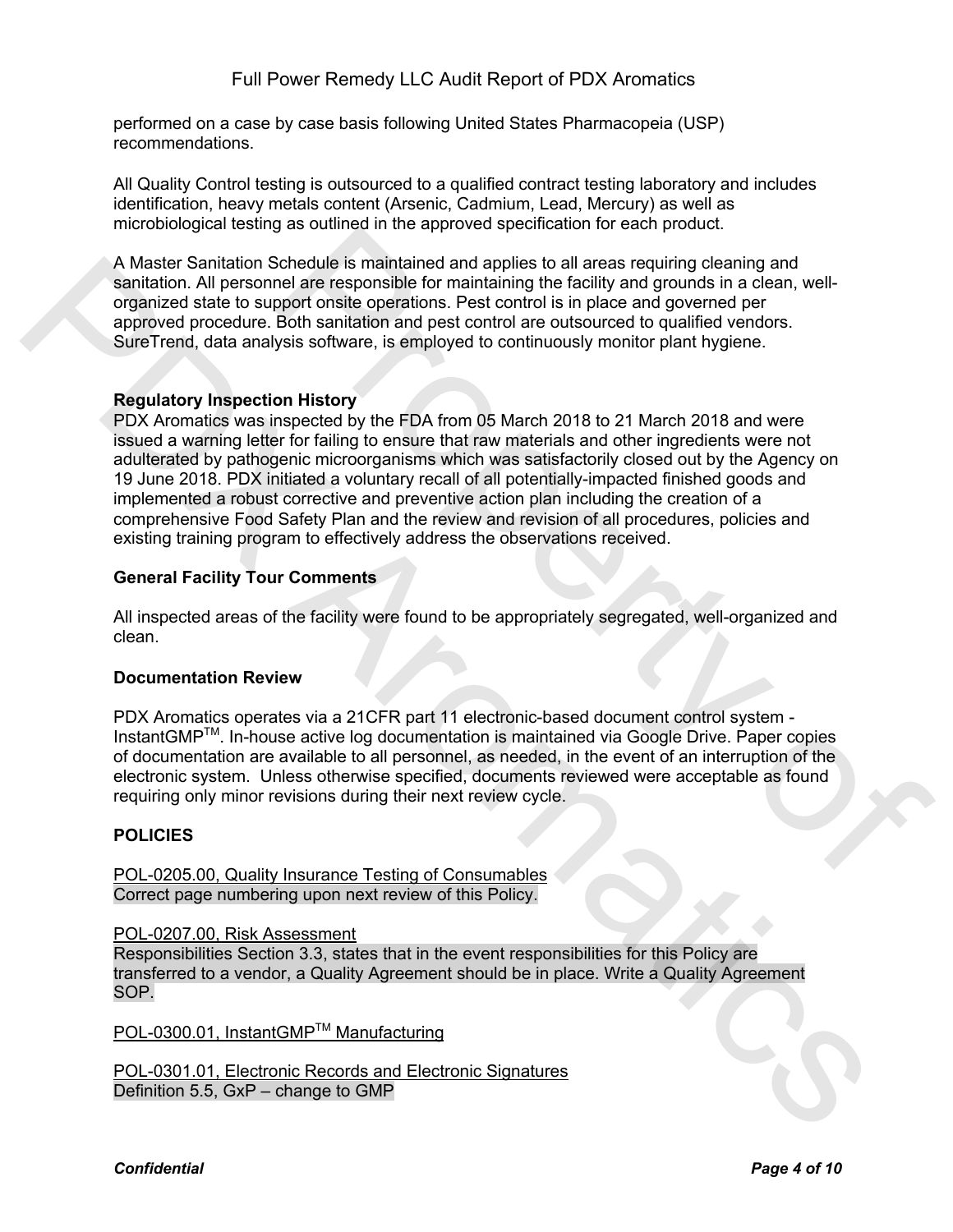# Full Power Remedy LLC Audit Report of PDX Aromatics

## POL-0506.01, Analytical Method Evaluation

Section 4.3, if validation is occurring, a Policy addressing Analytical Method Validation should be created.

#### POL-0508.01, Regulatory Readiness

Responsibilities, Section 3.1, is not applicable and should be removed. Section 3.3 and 4.7, state that in the event responsibilities for this Policy are transferred to a vendor, a Quality Agreement should be in place. Write a Quality Agreement SOP. Sections 4.5

# and 4.6 are not applicable and should be removed.

## POL-0509.01, Quality Management System

Section 4.6, Management Review, is typically a stand-alone SOP which outlines the frequency of management meetings and which quality metrics are to be reviewed (e.g. amount of product produced, released and rejected, deviations, investigations, etc.).

Section 4.9, Self Inspection (also known as internal audits) is typically a stand-alone SOP outlining the frequencies, responsibilities and requirements for this program. Most smaller companies waive this requirement through having a periodic outsourced audit performed by vendor. state that in the event responsibilities for this Policy are transferred to a<br>exement should be in place. Write a Quality Agreement SOP. Sections 4.5<br>cable and should be increase. Write a Quality Agreement SOP. Sections 4. vendor, a Quality Agreement should be in place. Write a Quality Agreement SOP, sections 4.5<br>and 4.6 are not applicable and should be romoved.<br>POL-0509.01, Quality Management System Scott of A Management mediating a band a

Quality and Continuous Improvement Statement

Update "Company" to PDX Aromatics – this document should be linked to POL-0509, Quality Management System

## **STANDARD OPERATING PROCEDURES**

General SOP/Policy comments include:

- In both the Purpose and Scope sections of every SOP and Policy, be sure to always include the organization's name.
- All references to GxP in documentation should be replaced with GMP as well as any references to "GLP", "GCP", "clinical", "sponsor", "IND", etc.
- Per current technical writing standards, avoid word such as "will" or "shall" and write the document in the present tense avoiding the use of pronouns (e.g. "you").
- There appears to be no SOP addressing the assignment of an expiry or use-by date(s).

## SOP-0100.01, Purchasing Requisition

## SOP-0101.01, Project Initiation

SOP-0102.01, Standard Operating Procedures Under Section 2, there is a reference to "Sponsors" which should be removed.

Additionally, in Section 5.1.6, Business Requirements, is listed as a standalone section title however, no "Business Requirements" were observed in any of the SOPs reviewed. Consider removing this section if it is not in effect and/or not valued added for business purposes.

## SOP-0103.01, Document Management System

Under Section 7, Definitions, create a definition for cGMP documents (e.g.: An original document, log, form, chart, printout, or other media with recorded information that is the primary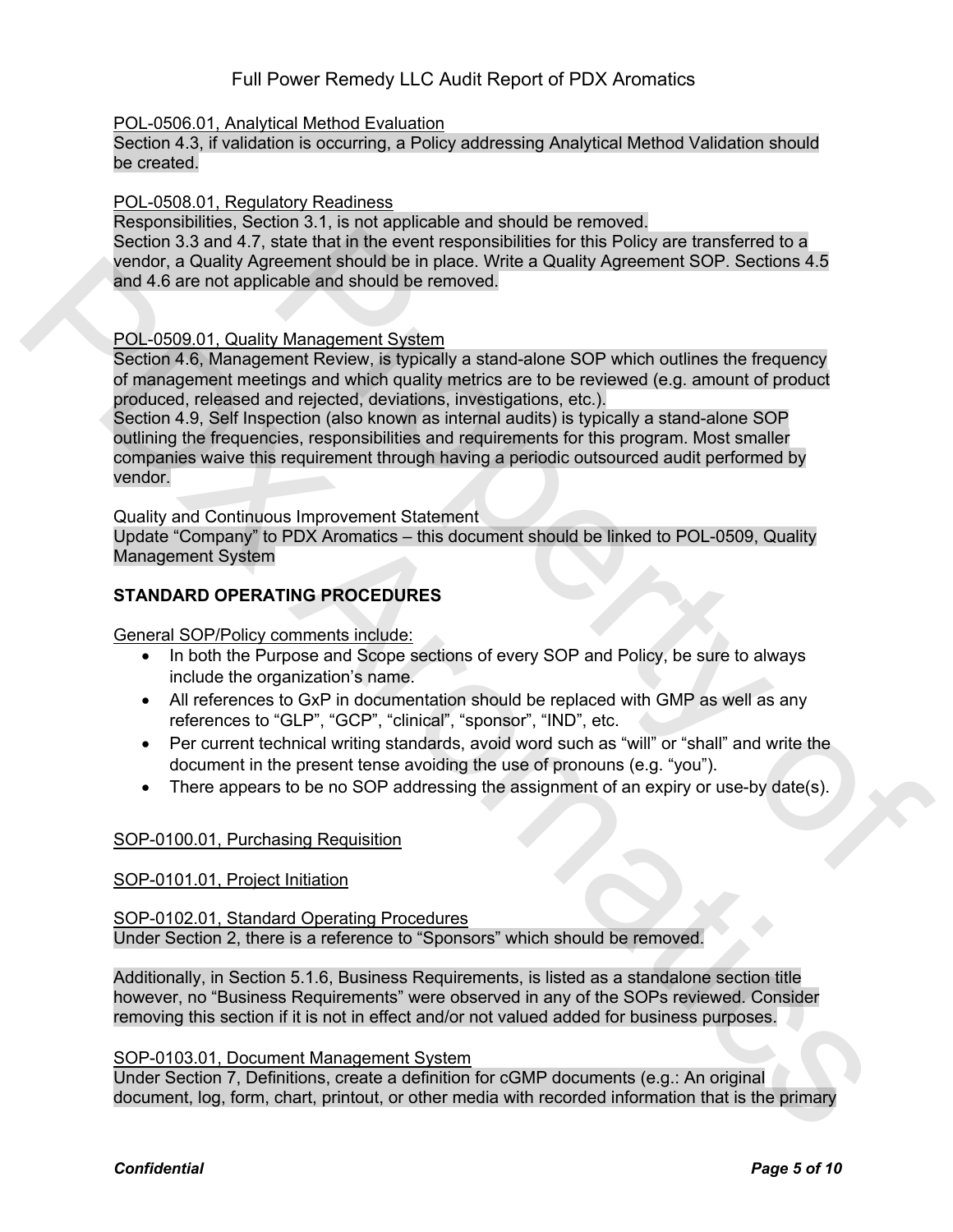GMP evidence of a performed procedure associated with the manufacturing, testing, releasing, holding or distribution of regulated product and/or any record required by regulatory requirements.)

This is a combination of two (2) SOPs, Document Control and Records Retention. While it is perfectly acceptable to combine Quality Management Systems, it should be clearly stated in the Purpose and Scope the overall intention of the SOP.

| <b>Record Description</b>                                   | <b>Responsible</b> | <b>File</b>     | <b>Record Retention Time</b>                                                                                                                                                                                                                                                                                                                                                                  |
|-------------------------------------------------------------|--------------------|-----------------|-----------------------------------------------------------------------------------------------------------------------------------------------------------------------------------------------------------------------------------------------------------------------------------------------------------------------------------------------------------------------------------------------|
|                                                             | <b>Department</b>  | <b>Location</b> |                                                                                                                                                                                                                                                                                                                                                                                               |
| <b>Regulatory Files</b>                                     | Regulatory         | QA              | Product obsolescence date + 1 year                                                                                                                                                                                                                                                                                                                                                            |
| <b>Master Batch Records</b>                                 | QA                 | QA              | Record obsolescence date + 5 yrs                                                                                                                                                                                                                                                                                                                                                              |
| Batch Approval & Lot<br><b>Disposition Forms</b>            | QA                 | QA              | Product life + 2 yrs                                                                                                                                                                                                                                                                                                                                                                          |
| <b>Document History Files</b>                               | QA                 | QA              | Product life + 2 yrs                                                                                                                                                                                                                                                                                                                                                                          |
| Validation<br>Protocols/Reports                             | QA                 | QA              | Process obsolescence date + 2 yrs                                                                                                                                                                                                                                                                                                                                                             |
| Non-conforming Material<br>Reports                          | QA                 | QA              | Component/Product life + 2 yrs                                                                                                                                                                                                                                                                                                                                                                |
| <b>Deviation Reports</b>                                    | QA                 | QA              | Product life + 2 yrs                                                                                                                                                                                                                                                                                                                                                                          |
| <b>Investigation Reports</b>                                | QA                 | QA              | Product life + 2 yrs                                                                                                                                                                                                                                                                                                                                                                          |
| <b>Internal Quality Audits</b>                              | QA                 | QA              | 5 yrs                                                                                                                                                                                                                                                                                                                                                                                         |
| <b>Contract Service Provider</b><br>(Vendor) Quality Audits | QA                 | QA              | 5 yrs                                                                                                                                                                                                                                                                                                                                                                                         |
| <b>GMP Training Records</b>                                 | QA                 | QA              | Employee termination $+5$ yrs                                                                                                                                                                                                                                                                                                                                                                 |
| SOP-0104.01, Change Control                                 |                    |                 |                                                                                                                                                                                                                                                                                                                                                                                               |
| SOP-0105.01, Adverse Events<br>only applies to SAEs.        |                    |                 | All references to GCP should be removed. Additionally, although not stated in Part 111<br>specifically, most organizations log and investigate all adverse events and only report the SAEs<br>to the Agency, as required. This information is reviewed internally during the review of quality<br>metrics in the Management Review. Consider adding this provision to the SOP which currently |

## FOR EXAMPLE:

## SOP-0104.01, Change Control

## SOP-0105.01, Adverse Events

## SOP-0107.01, Gowning Daily Cleaning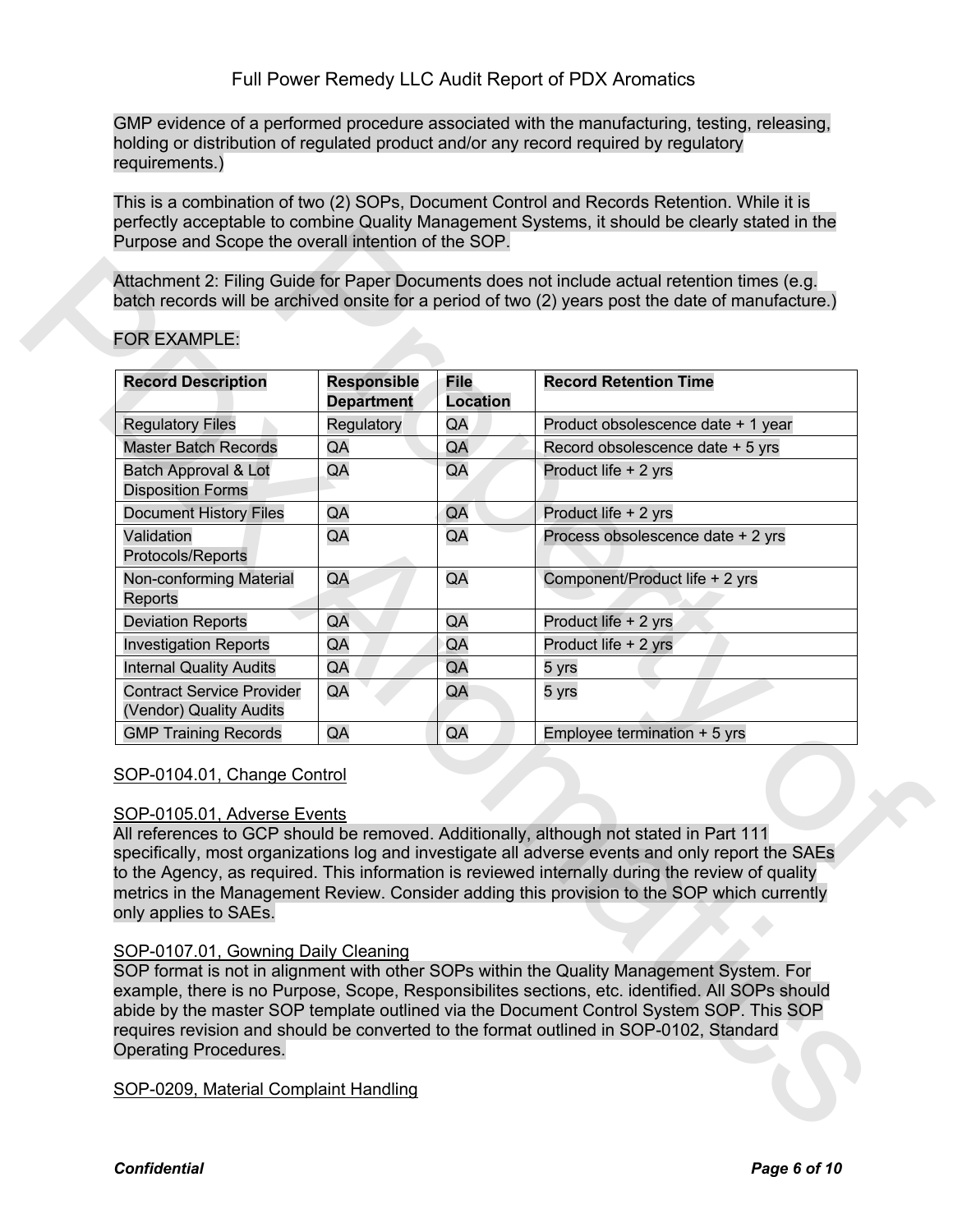Reference SOP-0211 in the event the complaint indicates the need for a potential recall. Reference SOP-0105, Adverse Events in the event a complaint is linked to an AE/SAE. Include an action step for the Quality Manager to re-review all executed production batch records to detect any anomalies in the manufacturing process and the potential need to review others lots of material. In form 2, include the provision to select via a checkbox whether the complaint is potentially linked to an AE/SAE. Consider for future revision, the addition of a classification section for complaint category (e.g. manufacturing, packaging, labeling, etc.) to provide more detailed information for quality metrics and to provide additional guidance around root cause analysis.

SOP-0211.01, Product Recalls

Remove all GCP references (e.g. clinical trials, medical samples, etc.). Include the provision to conduct periodic mock recalls.

SOP-0215.00, Quality Assurance Sample Testing Program

## SOP-0221.01, Documentation Practices

Include a section on Data Integrity which outline's the organization's commitment to abiding by ALCOA principles where GMP records will be Attributable, Legible, Contemporaneous, Original and Accurate. As Data Integrity violations continue to escalate, current statistics demonstrate that over 65% of all warning letters cite data integrity and documentation issues. For more information, read the FDA Draft Guidance on Data Integrity. category (e.g. manufacturing, packaging, labeling, etc.) to provide more<br>or quality metrics and to provide additional guidance around root cause<br>of Recalls<br>Assurance Sample Testing Program<br>Architectes (e.g. clinical trials detection more details.<br>
School and the structure control and the provide additional guidance around root cause<br>
SCH-221.01. Product Realis.<br>
Servers and GCP references (e.g. dinical trials, medical samples, e.e.). Include

SOP-0300.01, Specifications

SOP-0303.00, Receiving Process

SOP-0411.01, Pest Control

Include an attachment with this SOP which includes the facility layout drawing designating where the different bait stations or tin cats are located throughout the facility.

SOP-0413.01, Equipment Calibration Program

SOP-0414.01, Equipment Maintenance Program

SOP-0415.01, Waste Control and Management

SOP-0416.01, Storage in Refrigerators, Freezers and Incubators

SOP-0417.00, Clean Room Cleaning

Section 6, Procedure, update Production Supervisor responsibilities upon next SOP revision. There appears to include a typographical error.

SOP-0418.01, Grounds

SOP-0420.01, Facility and Utilities Maintenance and Modifications

SOP-0421.01, Equipment Installation

SOP-0422.01, Utility Maintenance Program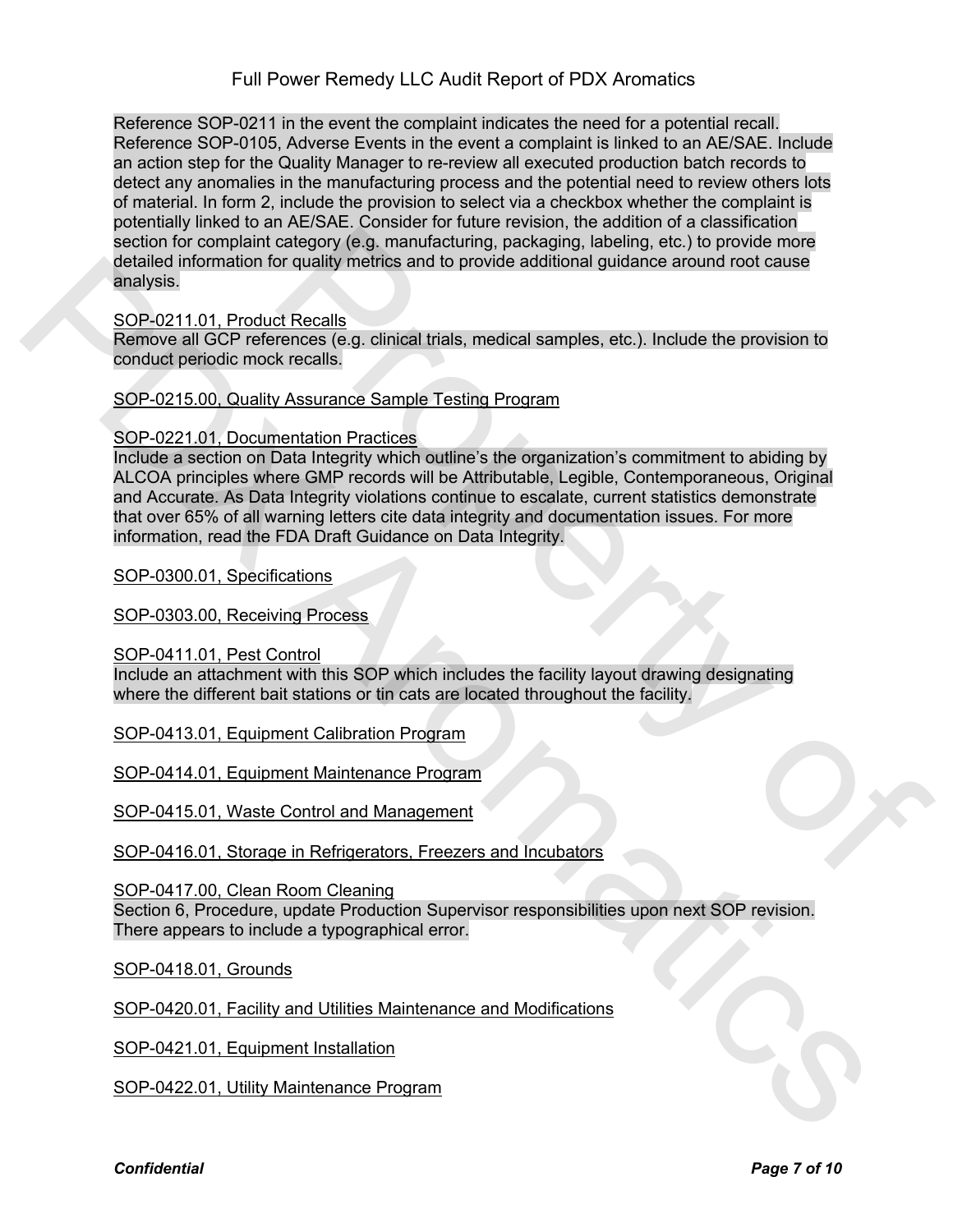# Full Power Remedy LLC Audit Report of PDX Aromatics

## SOP-0423.01, Change Control for Facility, Equipment and Utilities

Under Section 6., Procedure, there is reference to RA yet no responsibilities are listed for RA. It is unclear if this is a reference to Regulatory Affairs and whether or not this is applicable based on the organizational strategy currently in place.

## SOP-0426.01, Product Returns

Indicates that re-processing is acceptable. Verify there is a rework/re-processing SOP in place. Consider putting in place a return category classification on returns documentation in order to provide metrics to PDX Management on a routine basis. Include a reference to the Investigations SOP in the event the return is linked to a confirmed product complaint and/or adverse event and requires investigation.

# SOP-0427.01, Class 100 Clean Room Cleaning

This SOP does not appear to be relevant to PDX operations.

## SOP-0428-01, Air Compressor Operations Procedure

Purpose and Scope of this SOP appear to relate to a new "manufacturing project" specifically in the Encapsulation Room. Upon next review of this SOP, the Title, Purpose and Scope should be revised to indicate the function of this SOP as it relates specifically to encapsulation activities requiring the use of an air compressor. Additionally, there is no information that activities occurring with this equipment are logged into a corresponding equipment logbook. This should be included in the next revision of the SOP. essing is acceptable. Verify there is a rework/re-processing SOP in place.<br>
acce a return category classification on returns documentation in order to<br>
X Management on a routine basis. Include a reference to the<br>
the event Consider putting in place a return of algorithm consistention on returns occumentation in order to<br>provide motivics to PDX Managoment on a routine basis. Include a reformation in order to<br>investigations 50P in the event th

## SOP-0431.01, Band Sealer Operations Procedure

The Purpose section of this SOP appears to be incorrect stating that the SOP describes the procedure for encapsulating raw materials while the body of the SOP outlines the process for sealing bags of final product (i.e. band sealing). This SOP requires revisions for clarification purposes.

## SOP-0432.01, Scale Calibration

SOP format is not in alignment with other SOPs within the Quality Management System. For example, there is no Purpose, Scope, Responsibilites sections, etc. identified. All SOPs should abide by the master SOP template outlined via the Document Control System SOP. This SOP requires revision and should be converted to the format outlined in SOP-0102, Standard Operating Procedures.

Step 10 of this SOP refers to using calibration weights. If weights are used, they should also contain an equipment ID number and be included on the master equipment list. All calibration activities should be logged in the corresponding equipment logbook for the specific scale. Step 10 additionally includes a comment which should be omitted in the next revision of this SOP as it is not value added for this procedure.

SOP-0500.01, Computer System Inventory

## SOP-0501.01, Computer System Operation

This SOP should include periodic audit trail reviews to ensure metadata is accurate for that particular system. This can be included via an internal audit or self-inspection.

SOP-0502.01, Computer System Security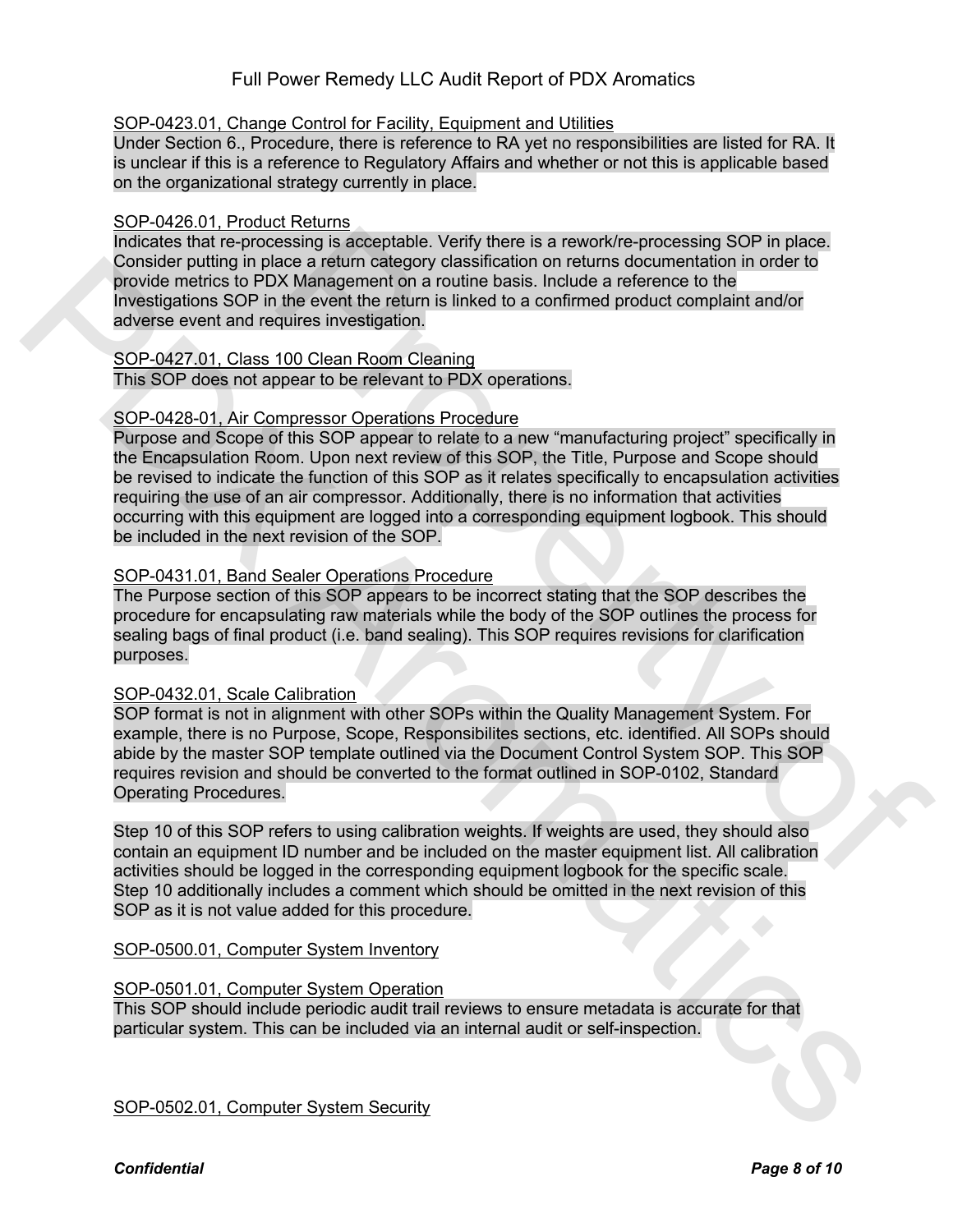## SOP-0503.01, Computer Systems Validation

Under Section 3, Responsibilities, there is reference to Functional Requirements and System Specifications while under Section 6, Procedure there is reference to Design Specifications. Ensure that language and nomenclature used in the SOP is clearly defined per Section 7, Definitions/Acronyms.

## SOP-0504.01, Electronic Signatures

This SOP should include information that outlines what the different levels of signatures pertain to for the review and approval of documents. For example, for the review of cGMP documents, when signing one's name, it means:

- *Have read and understood the document*
- *Have provided edits and comments to correct or add value to the document*
- *Agree with the conclusions or have submitted written comments and edits to the contrary*

## SOP-0505.01, Batching/Printing Invoices

#### SOP-0801.01, Disaster Emergency Response

Include a section in the next revision for power outages and mitigation in the event the organization does not have access to GMP computer systems, specifically controlled documents.

## **TEST METHODS**

No test methods were reviewed as all Quality Control laboratory testing is outsourced.

## **PRODUCTION FLOW DIAGRAMS**

There are numerous production flow diagrams over many areas of the organization which are robust and exceptionally detailed.

## **TRAINING DOCUMENTATION**

Training Program 01.01, The cGMPs of Hygiene Training Program 02.01, cGMP and Food Safety

New employee training includes SOP read/understood performed by the employee independently which is assigned via a training matrix based on role/department. On-the-Job performance-based training is performed, as needed, by qualified trainers depending on the role/department. inc. Signatures<br>
and einformation that outlines what the different levels of signatures pertain<br>
approval of documents. For example, for the review of cGMP documents,<br>
ame, it means:<br>
understood the document<br>
edits and com SOP-USA OT. Electronic Signatures <br>
This SOP smould include information that outlines what the different levels of signatures periality<br>
This SOP smould include information that outlines what the different velocity of the

## **PRODUCTION BATCH RECORDS**

No executed production batch records were reviewed during this inspection although they were viewed in-progress on the shop floor during the facility tour for in-process products. Master Batch Production Records were reviewed onsite and remotely and found to be acceptable.

#### **VALIDATION DOCUMENTATION**

Due to the time constraints of a one-day audit, no validation documentation was reviewed.